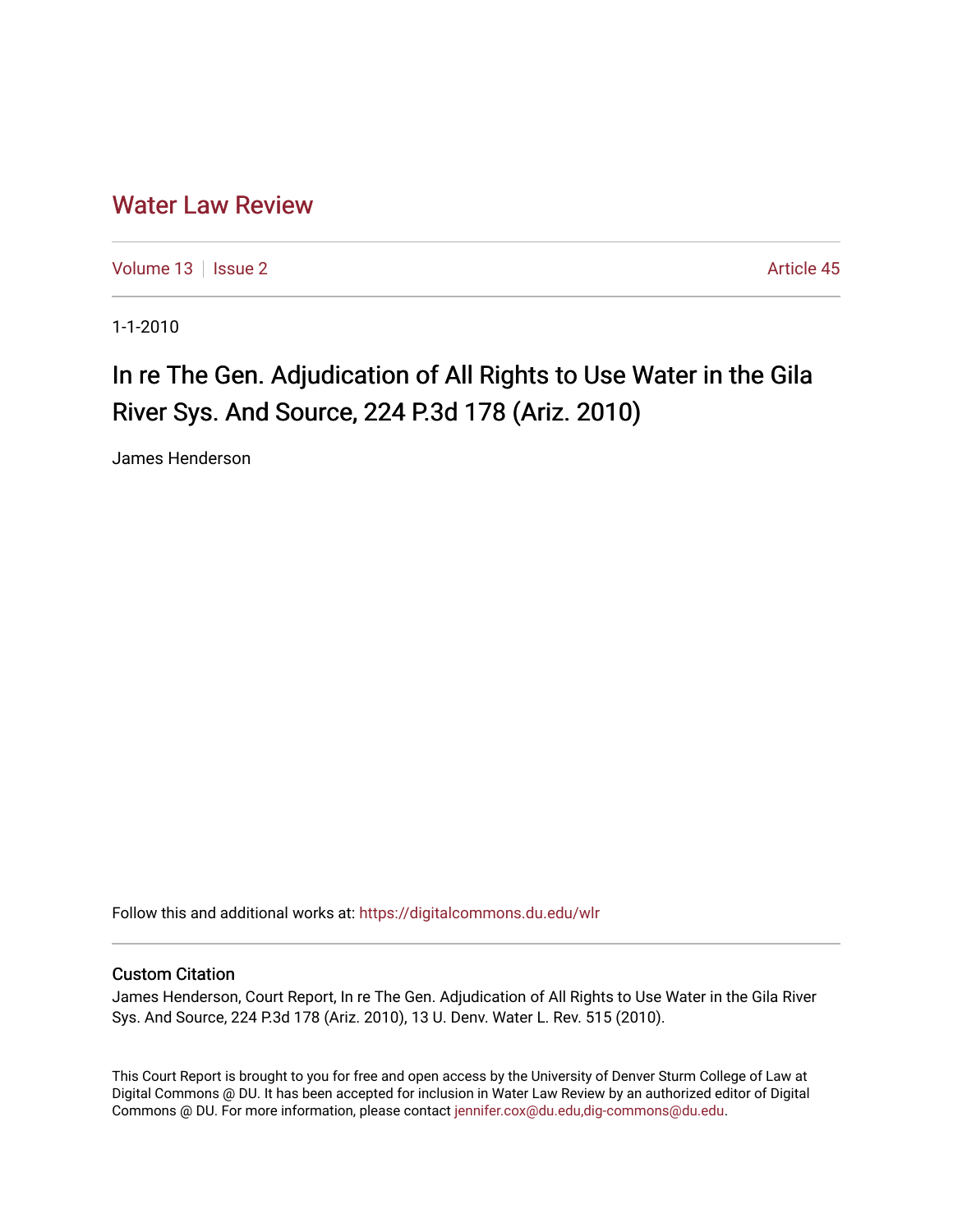### **COURT** REPORTS

#### **STATE** COURTS

#### ARIZONA

*In re* The Gen. Adjudication of All Rights to Use Water in the Gila River Sys. and Source, 224 P.3d 178 (Ariz. 2010) (holding that the lower court correctly approved the Gila River Indian Community's settlement agreement as all of the requirements of the Special Procedural Order for the Approval of Federal Water Rights Settlements, Including Those of Indian Tribes were met, and, further, that the objecting parties were not bound to the agreement and could assert their rights in subsequent general adjudications if needed).

In 2004, Congress passed the Arizona Water Settlements Act ("AWSA"). Title II of AWSA authorizes the settlement of the federal water rights claims of the Gila River Indian Community ("GRIC"). In the subsequent settlement agreement, GRIC received **653,500** acre-feet of water per year in exchange for a waiver of claims to damages to water resources, greater diversion rights, and the right to contest certain uses of Gila River water. In May of 2006, the parties to the settlement agreement submitted the agreement to the Superior Court of Maricopa County ("lower court") for approval. Several groups objected to the agreement, including the San Carlos Apache Tribe, the Tonto Apache Tribe, and the Yavapai-Apache Nation (collectively, the "Apache Tribes"); a number of communities that depend on the water from the Gila River, collectively identified as the Lower Gila Water Users ("LGWUs"); and ASARCO LLC. The lower court, limiting its inquiry to issues covered by the 1991 Special Procedural Order for the Approval of Federal Water Rights Settlements, Including Those of Indian Tribes, ("Special Order") rejected the objections of these groups, and entered a judgment approving the GRIC settlement. The Apache Tribes, LGWUs, and ARASCO requested an interlocutory appeal. The Arizona Supreme Court granted the request.

The Special Order, a previous creation of the Arizona Supreme Court, required lower courts to approve settlement agreements when they found **by** a preponderance of the evidence that: (1) the amount of water granted was no greater than that which could have been proven at trial; (2) the objectors' claimed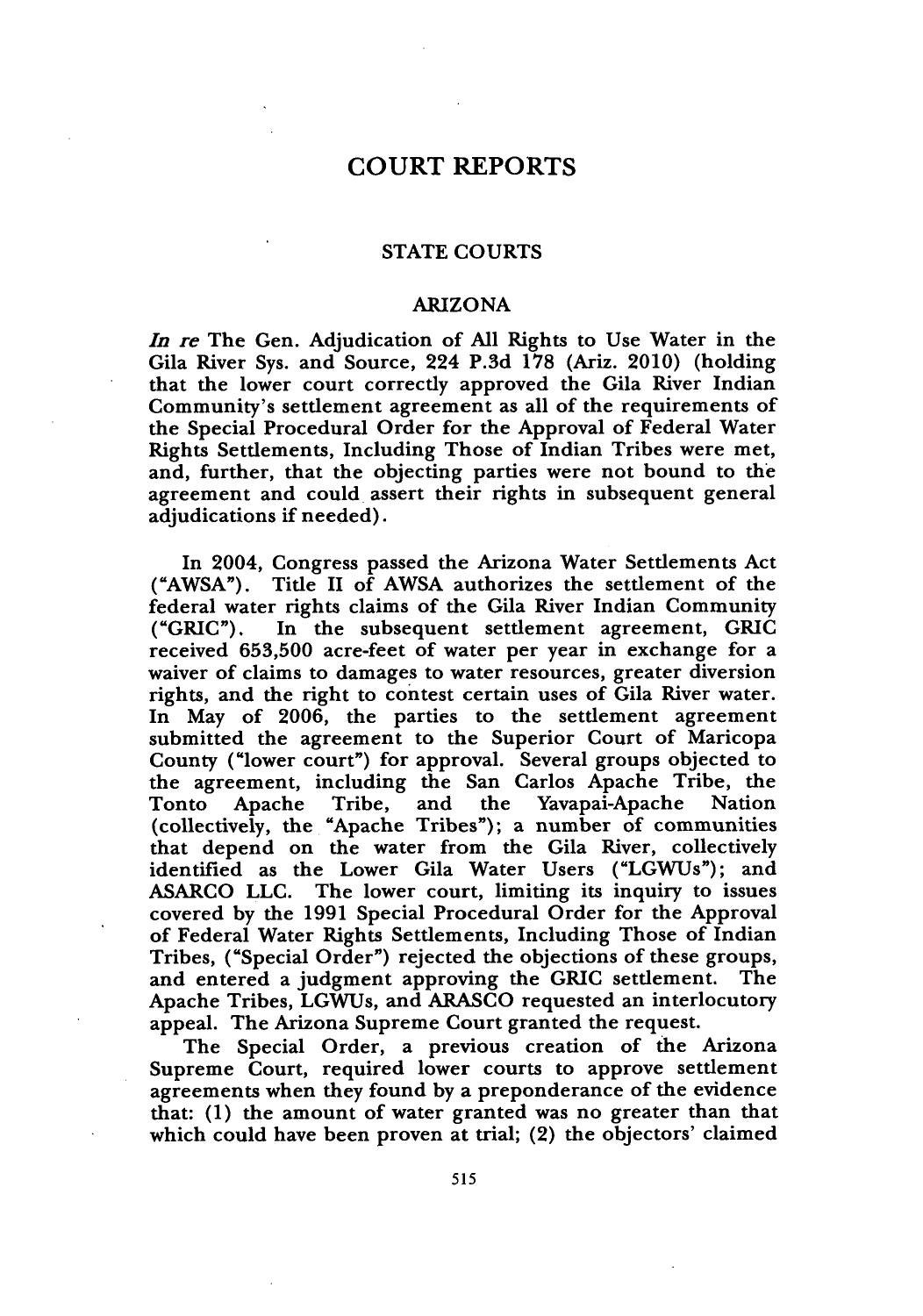contending that it placed unreasonable limitations on settlement review that unfairly prevented them from raising arguments regarding the constitutionality, legality, and fairness of the settlement agreement. The court rejected these broad arguments, maintaining that the Special Order did not arbitrarily limit the scope of review of settlements. Further, the court noted that settlements that meet the conditions of the Special Order are actually beneficial to all parties as they reduce the amount of water claimed **by** a given Indian tribe to an amount below that which the tribe could have proven at trial.

The parties also made specific objections to the GRIC settlement. All three objecting parties contended that the settlement agreement did<br>in fact materially injure their claimed water rights. The court in fact materially injure their claimed water rights. responded **by** pointing out the fact that the Special Order required the approval of settlement agreements despite potential material injuries to objectors' claimed water rights when the agreement was not binding on the objectors; thus, this left the parties free to assert their rights in subsequent general adjudications. In this case, contrary to the assertion of the LGWUs, the settlement agreement was not binding on any of the objectors, so the lower court did not err **by** approving the settlement agreement despite concerns of material injury to the objectors' claimed water rights.

The Apache Tribes also argued that the settlement would provide GRIC more water than it could have proven at trial, and that the settlement would adversely affect the quality of their own water. Regarding the former claim, the court noted that the settlement provided less water for GRIC than the Global Equity Decree had previously allocated. Consequently, the court affirmed the lower court's holding that the settlement indeed provided less water than could have been proven at trial. Turning to the issue of water quality, the court observed that the Special Order is concerned only with the quantity of water claimed; the question of water quality falls outside of the scope of the Special Order, and thus was inappropriate for consideration **by** the lower court.

The objecting parties further argued that the settlement agreement violated GRIC's contractual agreements with both **ASARCO** and the Arlington Canal Company ("Arlington"). In response, the court noted that contractual claims do not fall under the scope of the Special Order. Hence, even if the settlement agreement did create contract disputes, **ASARCO** and Arlington could assert their rights in later adjudications. Finally, **ASARCO** contended that the safe-harbor provisions of the settlement agreement violated the Arizona Constitution **by** denying **ASARCO** equal protection and conferring a special benefit to GRIC. The court replied to this objection **by** maintaining that the safe-harbor argument was outside the scope of the Special Order, and, further, that the argument was without merit as the agreement neither infringed